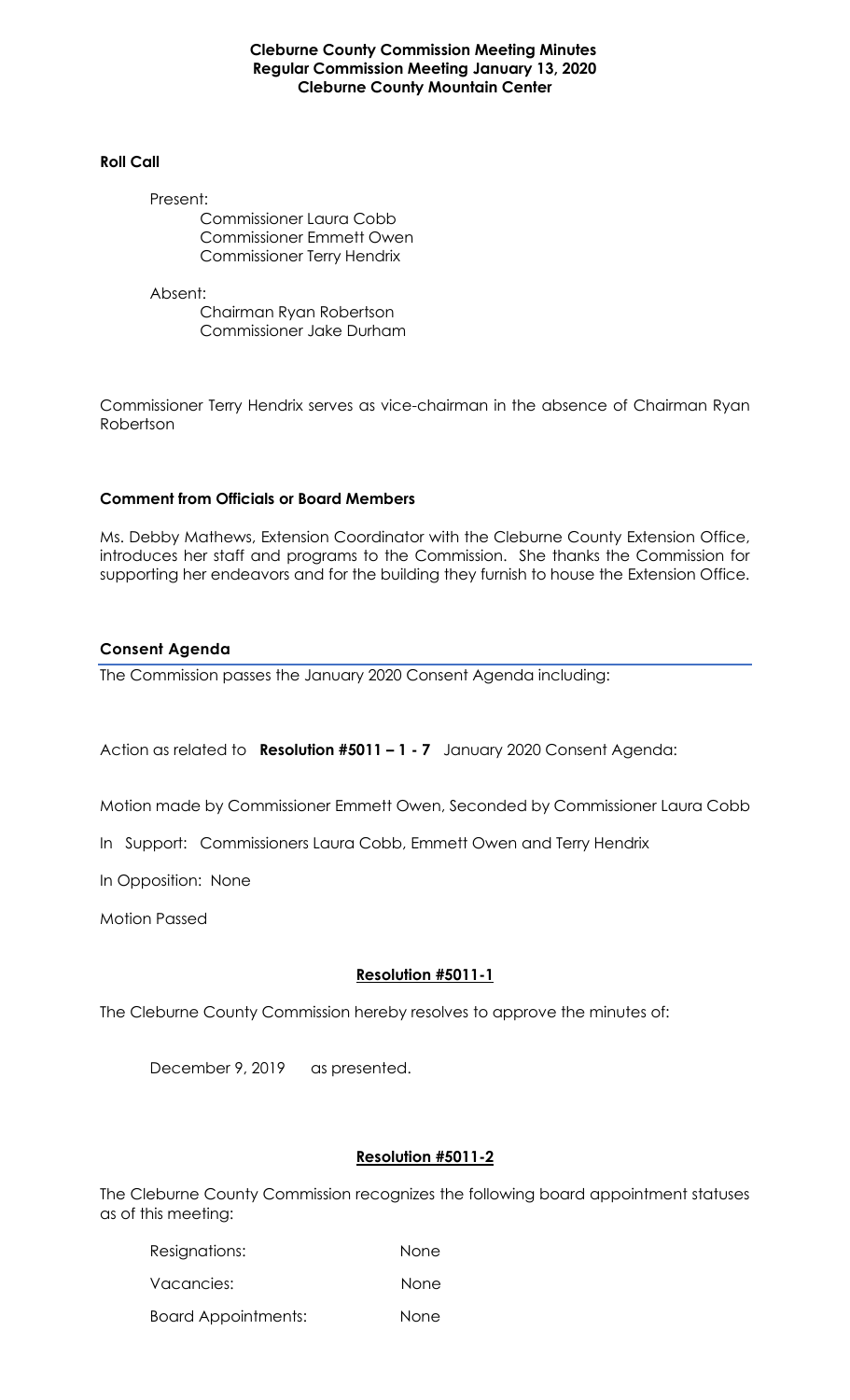### **Resolution #5011-3**

Whereas, Commissioner Owen believes the repairs of the fence at the Pinhoti Trail Spur parking lot will be beneficial for the County; and

Whereas, the District 2 Commissioner has agreed to apply up to \$600 from his discretionary funds toward the project.

Therefore, the Commission authorizes this application of funds, recognizing it as having a valid public purpose, being in agreement with the County's Discretionary Fund Policy adopted September 16th, 2013, and a valid use of the earmarked Tobacco Tax that funds the Commissioner's discretionary allocations.

# **Resolution #5011-4**

WHEREAS, the Cleburne County Commission must from time to time seek bids for certain supplies and equipment in order to ensure efficient and effective operations of county initiatives while ensuring all state purchasing laws are abided by.

Therefore, the Cleburne County Commission authorizes the Chief Finance Administrator to seek bids for energy efficient lights.

### **Resolution #5011-5**

WHEREAS, Commissioner Durham believes the installation of a septic system at the property formerly known as the Dallas Lodge and currently utilized as a County vote house, will be beneficial for the County, and

WHEREAS, the District 4 Commissioner has agreed to apply up to \$3000 from his discretionary funds toward the project.

NOW, THEREFORE, the Commission authorizes this application of funds, recognizing it as having a valid public purpose, being in agreement with the County's Discretionary Fund Policy adopted September 16th, 2013, and a valid use of the earmarked Tobacco Tax that funds the Commissioner's discretionary allocations.

### **Resolution #5011-6**

Whereas, the Cleburne County Commission is desirous of collaborating with the East Alabama Regional Planning and Development Commission for fiscal year 20, for the purpose of implementing a public transportation project, hereby known as Areawide Community Transportation System (ACTS):

Now, Therefore, the Cleburne County Commission authorizes the Chairman to sign a oneyear agreement with East Alabama Regional Planning and Development Commission for Public Transportation Services.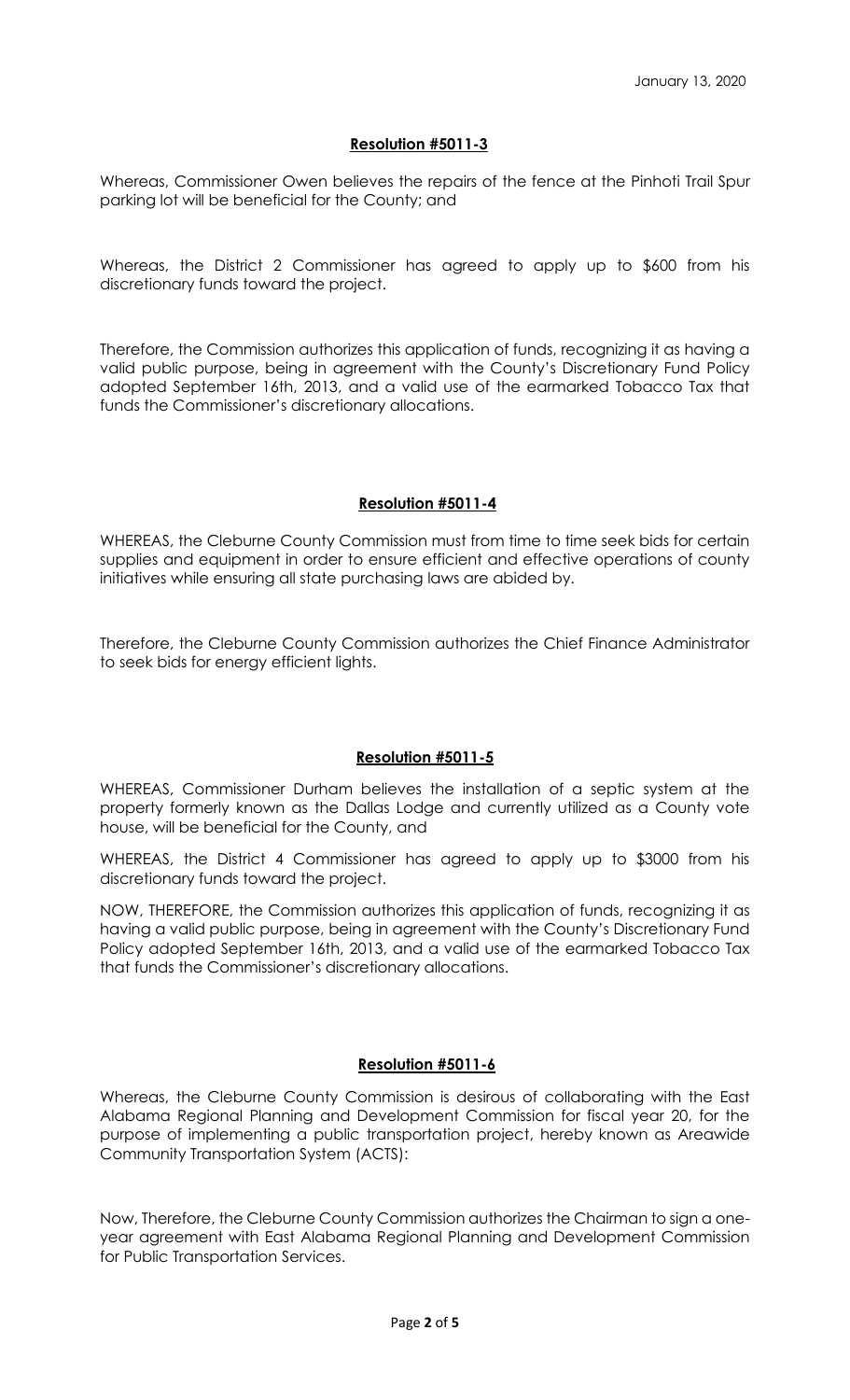# **Resolution #5011-7**

Whereas, the Cleburne County Commission wishes to purchase an advertisement for the Cleburne County Chamber of Commerce's new Cleburne County map; and

Whereas, the map is published once every three years and is beneficial for citizens and visitors of Cleburne County; and

Therefore, the Cleburne County Commission amends the FY20 budget as follows:

Increase the General Fund Administration advertising line - \$1900

#### **New Business:**

A. Lucille Morgan Library Insurance

#### Action as related to **Resolution #5012**

Motion made by Commissioner Emmett Owen, Seconded by Commissioner Laura Cobb

In Support: Commissioners Laura Cobb, Emmett Owen, and Terry Hendrix

In Opposition: None

Motion Passed

### **Resolution #5012**

Whereas, the Cleburne County Commission owns the building in which the Lucille Morgan Library is housed; and

Whereas, the Commission allocates funds annually to assist the library in operating costs; and

Whereas, the Cleburne County Commission wishes to add the building insurance to the County's property insurance policy.

Therefore, the Cleburne County Commission authorizes the Chief Finance Administrator to add the building in which the Lucille Morgan Library is housed, located at 541 Ross Street, Heflin, AL, to the County's property insurance policy with the funds to be taken from the library's fiscal year 20 allocation.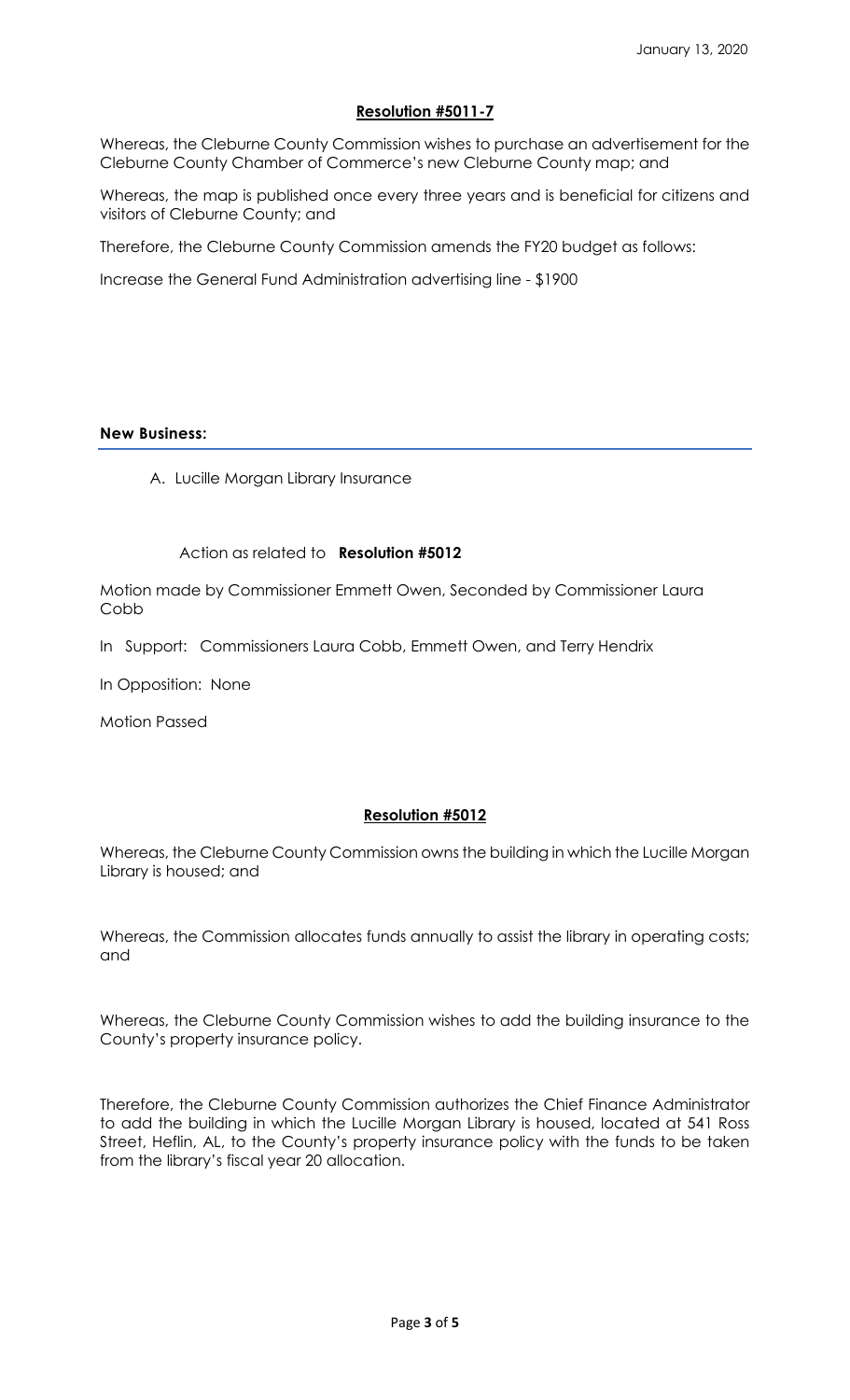B. Liability Fund Commitment

# Action as related to **Resolution #5013**

Motion made by Commissioner Emmett Owen, Seconded by Commissioner Laura Cobb

In Support: Commissioners Laura Cobb, Emmett Owen, and Terry Hendrix

In Opposition: None

Motion Passed

# **Resolution #5013**

Whereas, Cleburne County is a member of the Association of County Commissions of Alabama Liability Self-Insurance Fund, Inc. ("Liability Fund") for the contract period ending December 31, 2020; and

Whereas, the County's participation in the Liability Fund has been a significant benefit to the County since becoming a member; and

Whereas, the representation and service provided by the Liability Fund continues to be in the best interest of Cleburne County and its officials and employees; and

Whereas, Cleburne County would benefit by agreeing to extend its participation in the Liability Fund for an additional three-year period beginning January 1, 2021 and concluding December 31, 2023.

Now, therefore, be it resolved by the Cleburne County Commission that it renews its participation in the Liability Fund for calendar years 2021 through 2023 and hereby directs its Chair to immediately execute the 2021-2023 ACCA Liability Self-Insurance Fund, Inc. Participation Agreement.

### **Reports from staff:**

- A. Chief Finance Administrator Kim Brown does not have any new updates at this meeting.
- B. County Engineer Lee Estes informs the Commission that damages from the recent storms were moderate, with the primary issues being tree debris and washing of pipes. He has a chipper on reserve to aid with the clean-up. He updates the Commission on the number of garbage exemption applications he received and the number he approved.
- C. County Attorney Jason Odom does not have any new updates at this meeting.